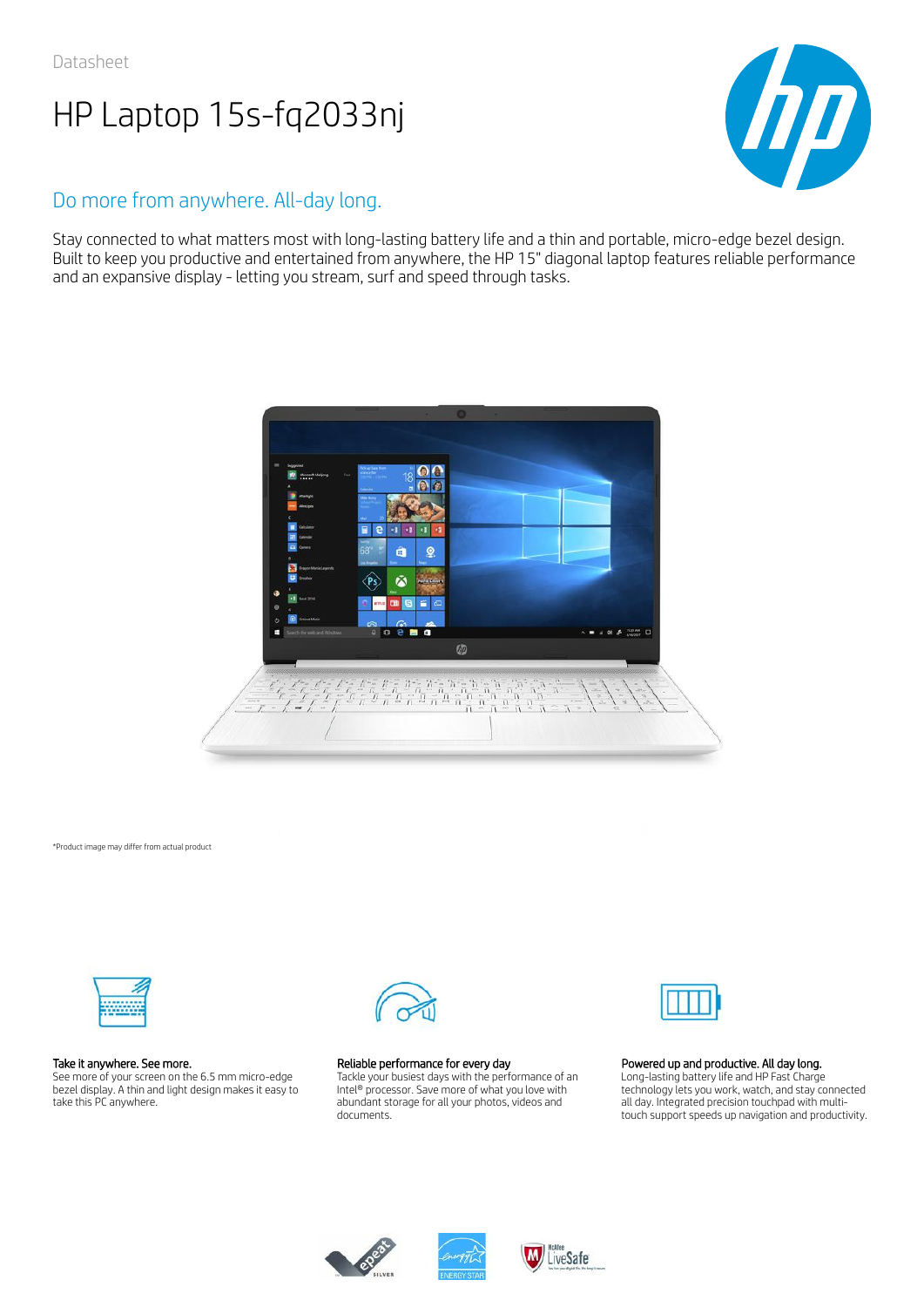## Featuring

## Windows 10

Do great things confidently with the familiar feel of Windows - only better.<sup>1</sup>

## Exceptional experience, anywhere

11th Gen Intel® Core™ processors bring the perfect combination of features to make you unstoppable. Get things done fast with high performance, instant responsiveness and best-in-class connectivity.  $^{\bar{z}}$ 

## Full HD display

Sit back and enjoy crystal-clear visuals and images with the vibrant quality of 2 million pixels. The 1920 x 1080 resolution gives all your digital content a new dimension. 3

## Anti-glare panel

Enjoy the sun and your favorite content with this anti-glare panel. Nonreflective and low gloss means you'll get less glare while you're outside.

## PCIe SSD storage

Boot up in seconds with lightning fast speed with up to 256 GB PCIe SSD storage.

## Wi-Fi 5 (2x2) & Bluetooth® 5.0 (802.11a/b/g/n/ac)

Never worry about spotty Internet and weak connections. Stay powerfully connected to Wi-Fi and to Bluetooth® accessories with the latest Wi-Fi 5 (2x2) WLAN adapter and Bluetooth® 5.0.<sup>4</sup>

#### MU-MIMO supported

If you have several MU-MIMO devices in your home, MU-MIMO support works in combination with a MU-MIMO router to maximize network traffic for a smoother online experience.

### DDR4 RAM

Designed to run more efficiently and more reliably at faster speeds, DDR4 is the future of RAM. With its higher bandwidth, everything from multi-tasking to playing games gets a performance boost.

## SuperSpeed USB Type-C® 5Gbps signaling data rate

Plug in your external storage with this SuperSpeed USB Type-C® port, featuring 5Gbps signaling data rate. And it's reversible, so you never have to worry about plugging in upside down. 5

#### SD and Micro SD card reader

Simply insert an SD or Micro SD card and increase your device's storage for more movies, photos, and music, or easily access any content you have stored on an existing card.

#### Full-sized keyboard

The full-sized keyboard allows you to work anywhere, with 1.5mm key travel for typing comfort and total productivity.

#### HP Imagepad with multi-touch gesture

This true multi-touch touchpad supports four finger gestures and lets you scroll, zoom, and navigate with a simple touch.

## HP True Vision HD Camera

Video chat in vibrant clarity, even in low light and make every conversation a face-to-face experience for a better way to stay in touch.<sup>6</sup>

## Dropbox cloud storage

Store and synchronize your content online with Dropbox. Get 25 GB of storage for one year to access, manage, and share your photos, music, and files from anywhere with Internet access.<sup>7</sup>

#### McAfee® LiveSafe™

Protect your operating system with a free 30-day McAfee® LiveSafe™ subscription.<sup>8</sup>

## Micro-edge display

See more of your screen with a micro-edge display that maximizes your viewing area.

## Dual speakers

Pump up the volume to your favorite music, movie or game with dual-stereo speakers.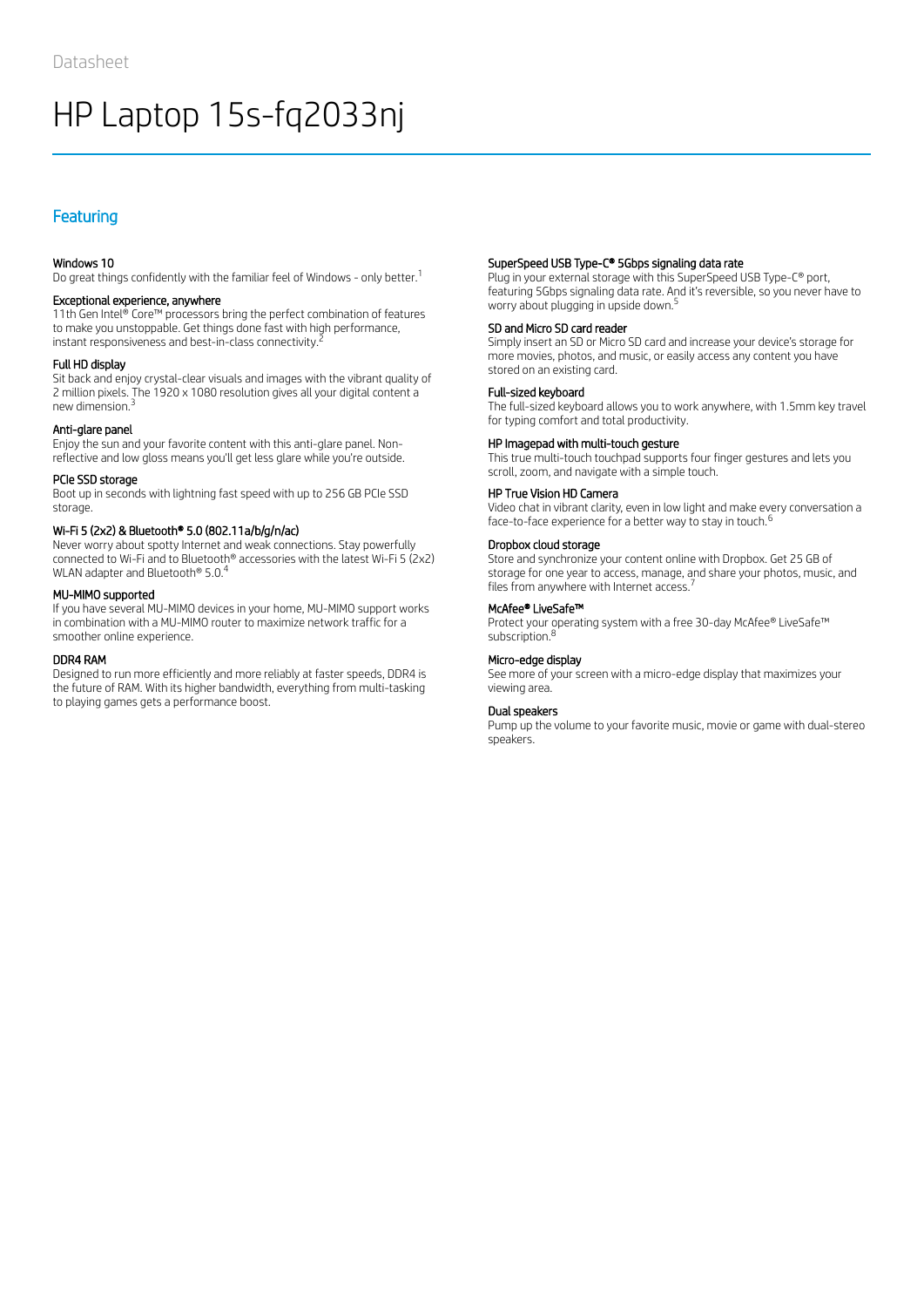

#### \*Product image may differ from actual product

## Specifications

## **Performance**

## Operating system

# Windows 10 Home 64

**Processor**<br>Intel® Core™ i3-1115G4 (up to 4.1 GHz with Intel® Turbo Boost Technology, 6 MB L3 cache, 2

cores) 6,7 Processor family: 11th Generation Intel® Core™ i3 processor Chipset

## Intel® Integrated SoC

**Memory**<br>8 GB DDR4-2666 SDRAM (1 x 8 GB) Transfer rates up to 2666 MT/s.

#### Number of user-accessible: 0 **Storage**

256 GB PCIe® NVMe™ M.2 SSD Optical drive not included

#### Dropbox<sup>1</sup> **Graphics**

Integrated: Intel® UHD Graphics; Audio

Dual speakers

**Display** 39.6 cm (15.6") diagonal, FHD (1920 x 1080), IPS, micro-edge, anti-glare, 250 nits, 45%  $NTSC<sup>17</sup>$ Screen-to-body ratio<br>82.12%<sup>18</sup> 82.12% Power 45 W Smart AC power adapter; Battery type

3-cell, 41 Wh Li-ion; 210 g; Battery and Power Up to  $7$  hours and 15 minutes<sup>3</sup>;

Supports battery fast charge: approximately 50% in 45 minutes<sup>5</sup> Maximum battery life video playback<br>Un to 9 hours and 15 minutes <sup>10</sup> Up to 9 hours and 15 minutes

## **Connectivity**

Wireless connectivity Realtek RTL8822CE 802.11a/b/g/n/ac (2x2) Wi-Fi® and Bluetooth® 5 combo 14 Miracast compatible; MU-MIMO supported

## Ports

1 SuperSpeed USB Type-C® 5Gbps signaling rate; 2 SuperSpeed USB Type-A 5Gbps signaling rate; 1 HDMI 1.4b; 1 AC smart pin; 1 headphone/microphone combo 1 multi-format SD media card reader

#### Webcam

HP True Vision 720p HD camera with integrated dual array digital microphones





## **Design**

## Product color

Snowflake white cover and base, snow white keyboard frame Paint cover and base finish, vertical brushing pattern with IMR finish keyboard frame

## **Software**

**HP apps**<br>HP 3D DriveGuard; HP Audio Switch; HP CoolSense; HP JumpStart; HP Support Assistant Software Netflix; ExpressVPN (30 day free trial); 1 month trial for new Microsoft 365 customers<sup>24</sup> **Service & support<br>McAfee LiveSafe™ <sup>2</sup>** McAfee LiveSa

## Additional information

#### Part Number P/N: 308K1EA #ABT

UPC/EAN code: 195697248351 **Energy efficiency compliance**<br>ENERGY STAR® certified; EPEAT® Silver registered **Weight** 

## 1.69 kg;

Packed: 2.2 kg Weight Note: Weight varies by configuration

## **Dimensions**

35.85 x 24.2 x 1.79 cm; Packed: 30.5 x 52 x 6.9 cm Dimension Note: Dimensions vary by configuration

## Warranty

1 year limited parts, labour, and pickup and return service; You can expand the warranty coverage of your product to reach up to 3 years in total; for more information, check with your HP reseller.

## Keyboard

Full-size, snow white keyboard with numeric keypad HP Imagepad with multi-touch gesture support; Precision Touchpad Support

Security management Fingerprint reader not available